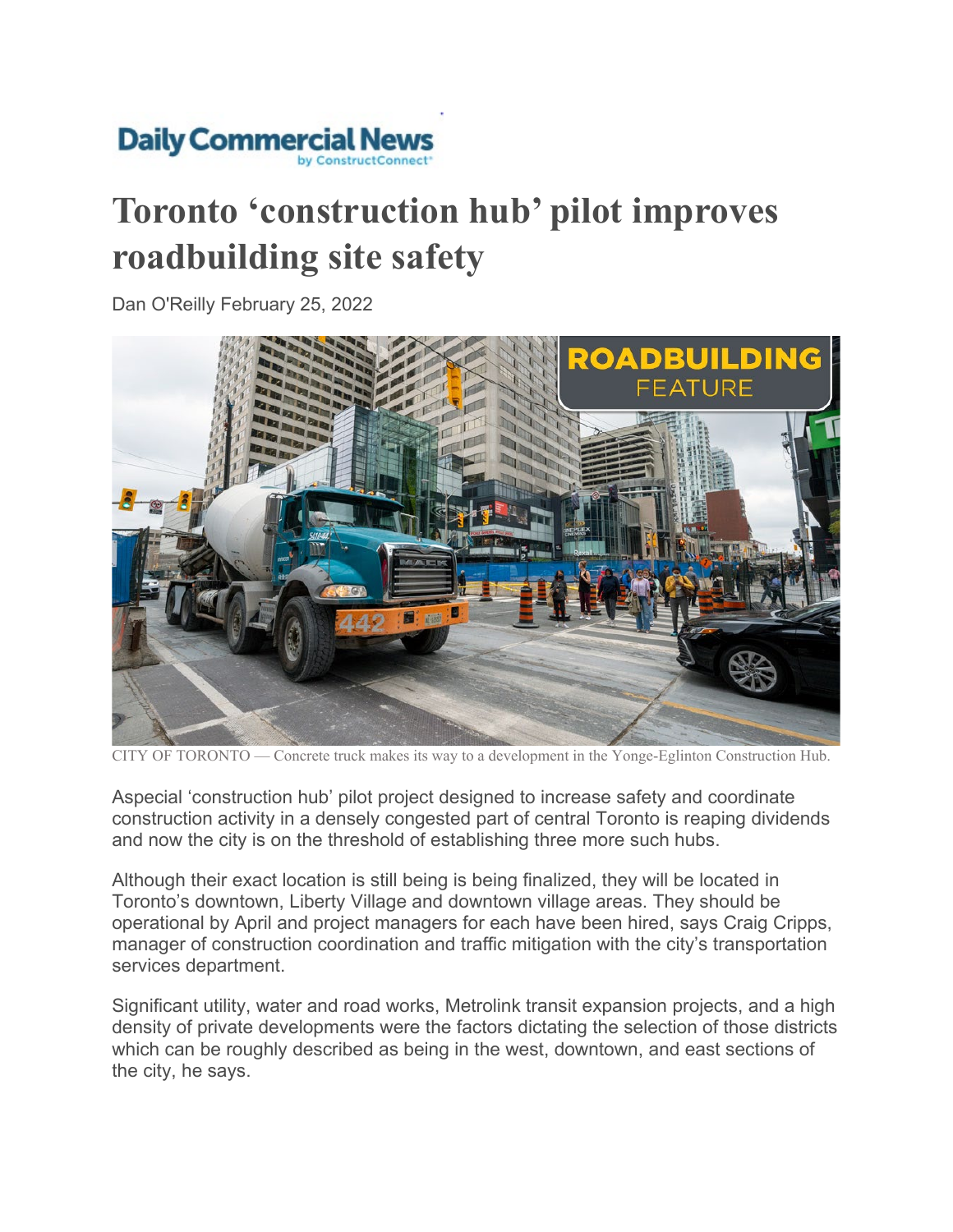Each will be crossed by the 15.6-kilometre, 15-stop Ontario Line subway, he points out.

The three new hubs are intended to build on the success of the city's first ever Yonge-Eglinton Construction Hub Program.

Named after the two major streets which intersect with each other and considered to be heart of mid-town Toronto, the Yonge and Eglinton area is a mix of businesses, established residential neighbourhoods, significant new residential developments—both planned and underway—as well as being the centre of the still-under-construction 19 kilometre-long, 25-station, Eglinton Crosstown light rail transit line.

It was also the site of a fatality when a pedestrian was killed near a construction site in 2019. Following that death, the city moved fast and established the Yonge-Eglinton Construction Hub. Inspired by a similar initiative in Seattle, the pilot program was operational the following year and has a three-year timeline.

The hub's purpose is to manage construction activity and improve dialogue between contractors and the area's residents and business owners, with the goal of reducing the impact of construction on the community.

A city employee is the construction hub project manager and that person's function is to act as a liaison between contractors, residents and local business owners, as well as with other city departments, he explains.

There are bi-weekly meetings between city officials and both public and private contractors and at those meetings construction industry representatives are asked to provide to provide two- to three-week "look ahead schedules."

That forecasting is especially important in controlling the number of concrete pours and concrete trucks—into the community at any one time. But those limitations and precautions also benefit contractors and ensure they're not all vying for concrete simultaneously.

The Eglinton Crosstown Link project "eats up a lot of concrete" and the concrete delivery industry is wrestling with supply chain issues, he says.

In addition, there are monthly consultation meetings with residents' associations and area councillors, as well as regular updates to a construction hub webpage.